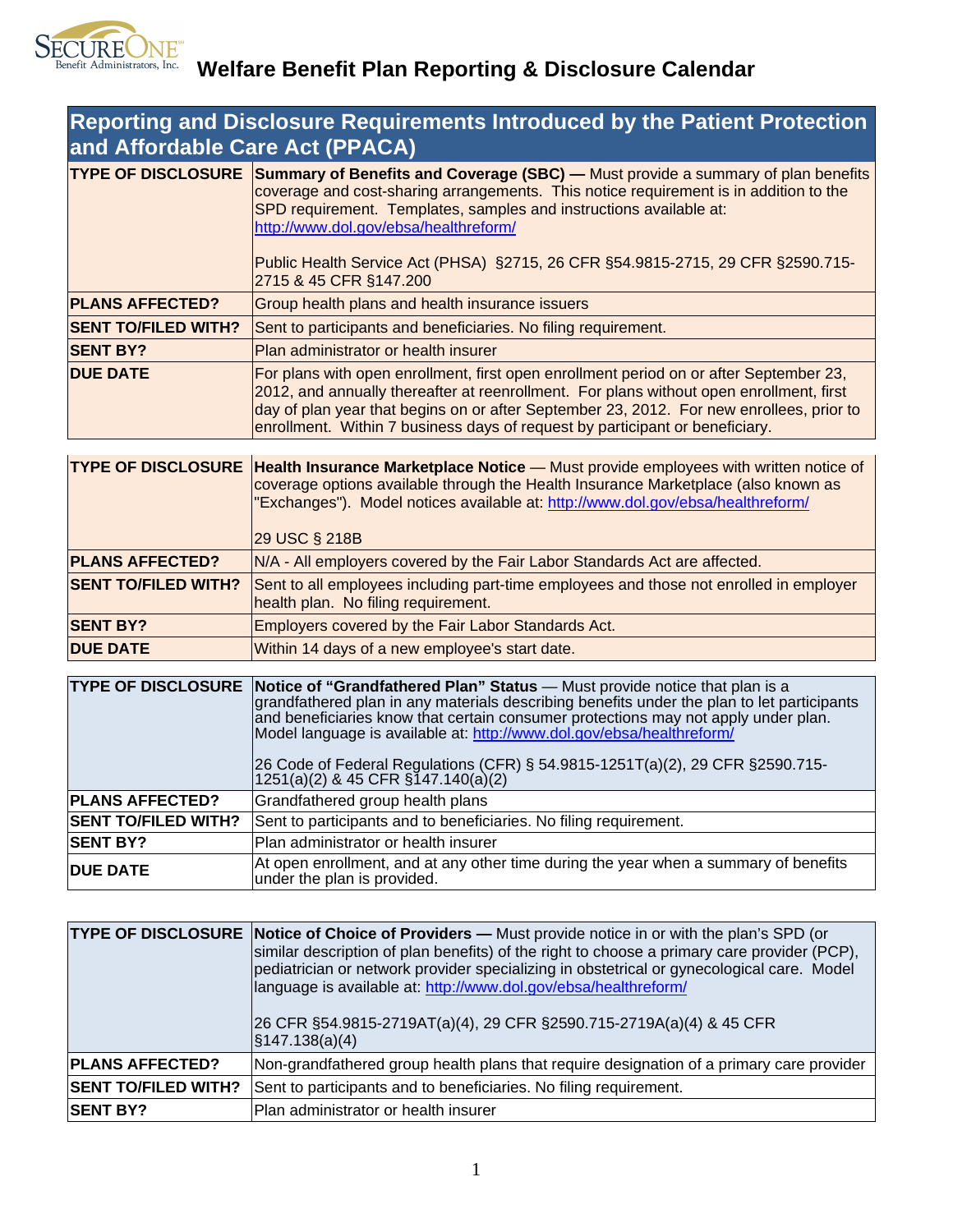## **SECUREONE** Welfare Benefit Plan Reporting & Disclosure Calendar

| <b>IDUE DATE</b>           | At any time the plan provides participant with SPD or other similar description of plan<br>benefits.                                                                                                                    |  |
|----------------------------|-------------------------------------------------------------------------------------------------------------------------------------------------------------------------------------------------------------------------|--|
|                            |                                                                                                                                                                                                                         |  |
|                            | <b>TYPE OF DISCLOSURE Notice of Plan Changes</b> - Must provide advance notice of any material modification<br>that would affect the content required in SBC.                                                           |  |
|                            | PHSA §2715(d)(4), 26 CFR §54.9815-2715(b), 29 CFR §2590.715-2715(b) & 45 CFR<br>$\frac{1}{3}$ 147.200(b)                                                                                                                |  |
| <b>PLANS AFFECTED?</b>     | Group health plans and health insurance issuers                                                                                                                                                                         |  |
| <b>SENT TO/FILED WITH?</b> | Sent to enrollees. No filing requirement.                                                                                                                                                                               |  |
| <b>SENT BY?</b>            | Plan administrator, health insurer or plan sponsor                                                                                                                                                                      |  |
| <b>IDUE DATE</b>           | If material modification is not reflected in most recent SBC and occurs other than in<br>connection with a renewal or reissuance of coverage, 60 days prior to date on which the<br>modification will become effective. |  |
|                            |                                                                                                                                                                                                                         |  |
| <b>TYPE OF DISCLOSURE</b>  | <b>Notice of Rescission - Must provide advance written notice of retroactive termination</b><br>of coverage due to fraud or intentional misrepresentation of material facts by participant.                             |  |
|                            | 26 CFR § 54.9815-2712T, 29 CFR § 2590.715-2712 & 45 CFR § 147.128                                                                                                                                                       |  |
| <b>PLANS AFFECTED?</b>     | Group health plans and health insurance issuers                                                                                                                                                                         |  |

|                 | <b>SENT TO/FILED WITH?</b> Sent to affected participants and beneficiaries. No filing requirement. |  |
|-----------------|----------------------------------------------------------------------------------------------------|--|
| <b>SENT BY?</b> | Plan administrator, health insurer or plan sponsor                                                 |  |

**DUE DATE** At least 30 days before rescinding coverage.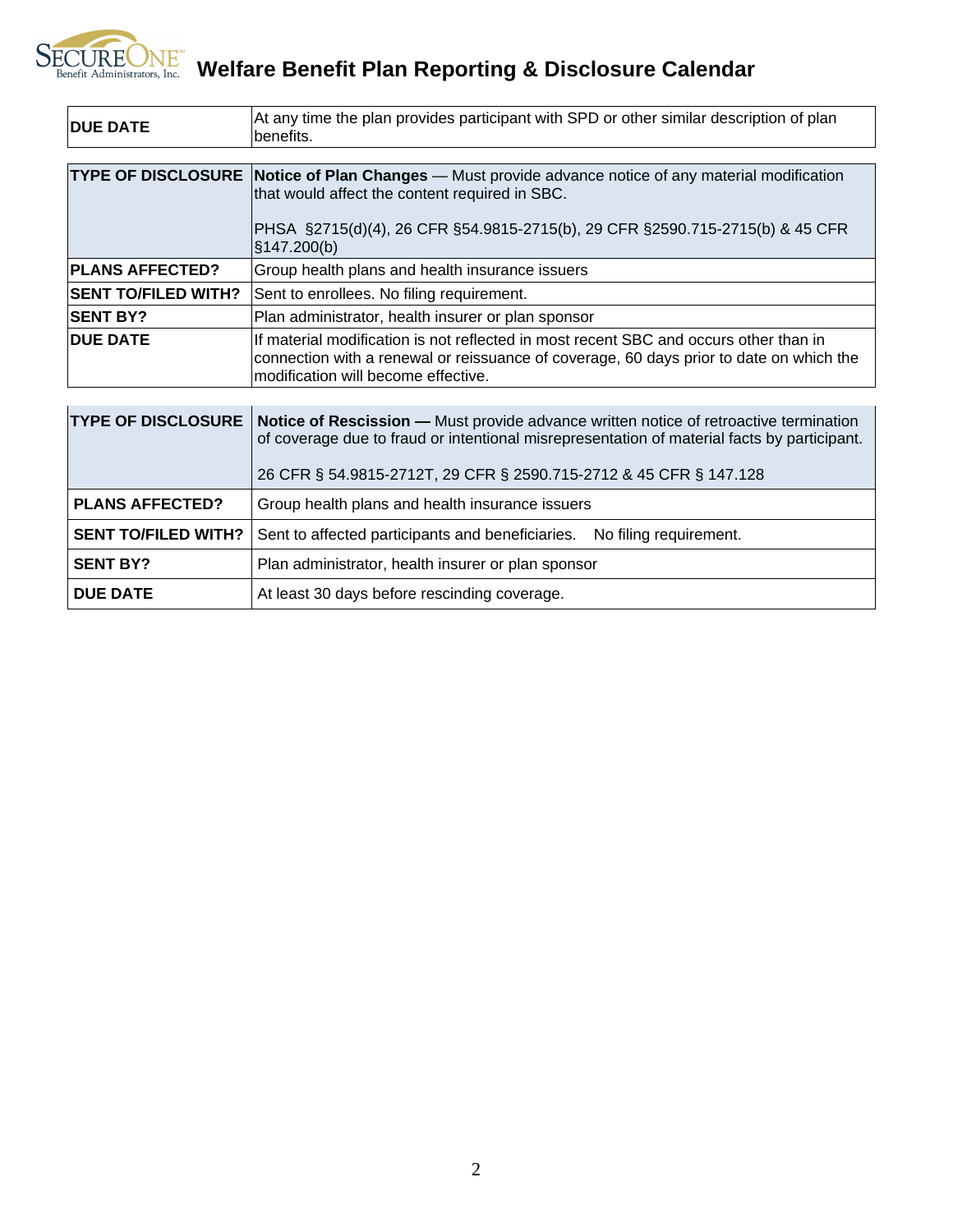

| <b>Department of Health and Human Services (HHS) Reporting and Disclosure</b><br><b>Requirements</b> |                                                                                                                                                                                                                                                                                                                                        |  |
|------------------------------------------------------------------------------------------------------|----------------------------------------------------------------------------------------------------------------------------------------------------------------------------------------------------------------------------------------------------------------------------------------------------------------------------------------|--|
| <b>TYPE OF DISCLOSURE</b>                                                                            | Health Insurance Portability and Accountability Act (HIPAA) Notice of Privacy<br><b>Practices</b> — Must provide notice to participants describing participant rights with respect<br>to protected health information (PHI), the plan's duties with respect to PHI, and the plan's<br>luses and disclosures of PHI.<br>45 CFR §164.520 |  |
|                                                                                                      |                                                                                                                                                                                                                                                                                                                                        |  |
| <b>PLANS AFFECTED?</b>                                                                               | Group health plans                                                                                                                                                                                                                                                                                                                     |  |
| <b>SENT TO/FILED WITH?</b>                                                                           | Sent to participants. No filing requirement.                                                                                                                                                                                                                                                                                           |  |
| <b>SENT BY?</b>                                                                                      | Plan administrator (self-funded plans) or health insurer (fully-insured plans)                                                                                                                                                                                                                                                         |  |
| <b>DUE DATE</b>                                                                                      | Initially upon enrollment. Within 60 days after a material change in practices. Reminder<br>notice every 3 years.                                                                                                                                                                                                                      |  |

|                            | TYPE OF DISCLOSURE Breach Notification for Unsecured PHI under Health Information Technology for<br><b>Economic and Clinical Health Act (HITECH)</b> — Must provide notice with respect to<br>unauthorized acquisition, access, use or disclosure of unsecured PHI.<br>45 CFR §164.400 - 164.414    |
|----------------------------|-----------------------------------------------------------------------------------------------------------------------------------------------------------------------------------------------------------------------------------------------------------------------------------------------------|
| <b>PLANS AFFECTED?</b>     | Group health plans as well as other "covered entities" under HIPAA and their business<br>lassociates                                                                                                                                                                                                |
| <b>SENT TO/FILED WITH?</b> | Sent to affected individuals. Filed with HHS and prominent media outlets in some cases.                                                                                                                                                                                                             |
| <b>SENT BY?</b>            | IPlan administrator                                                                                                                                                                                                                                                                                 |
| <b>DUE DATE</b>            | Without unreasonable delay but not more than 60 days after discovery of breach.<br>File with HHS and prominent media outlets contemporaneous with participant notice if<br>breach involves more than 500 individuals.<br>Filed with HHS annually for breaches regarding fewer than 500 individuals. |

| <b>TYPE OF DISCLOSURE</b>  | Notice of Availability of Alternate Standard – Must disclose, in all materials describing<br>an activity-only or outcome-based health contingent wellness program, that reasonable<br>alternative standards are available (or that the otherwise applicable standard may be<br>waived) and certain other required information. Sample language provided at 29 CFR<br>$\frac{1}{2}$ \$2590.702(f)(3)(v).<br>26 CFR § 54.9802-1(f), 29 CFR § 2590.702(f) & 45 CFR § 146.121(f) |
|----------------------------|------------------------------------------------------------------------------------------------------------------------------------------------------------------------------------------------------------------------------------------------------------------------------------------------------------------------------------------------------------------------------------------------------------------------------------------------------------------------------|
| <b>PLANS AFFECTED?</b>     | Health-contingent wellness programs.                                                                                                                                                                                                                                                                                                                                                                                                                                         |
| <b>SENT TO/FILED WITH?</b> | Sent to participants and beneficiaries eligible to participate in health-contingent wellness<br>program. No filing requirement.                                                                                                                                                                                                                                                                                                                                              |
| <b>SENT BY?</b>            | Plan administrator                                                                                                                                                                                                                                                                                                                                                                                                                                                           |
| <b>DUE DATE</b>            | Notice must be provided at the same time materials describing an activity-only or<br>outcome-based health contingent wellness program are provided. In addition, notice<br>must be provided at the same time any disclosure is provided that an individual did not<br>satisfy an initial outcome-based standard.                                                                                                                                                             |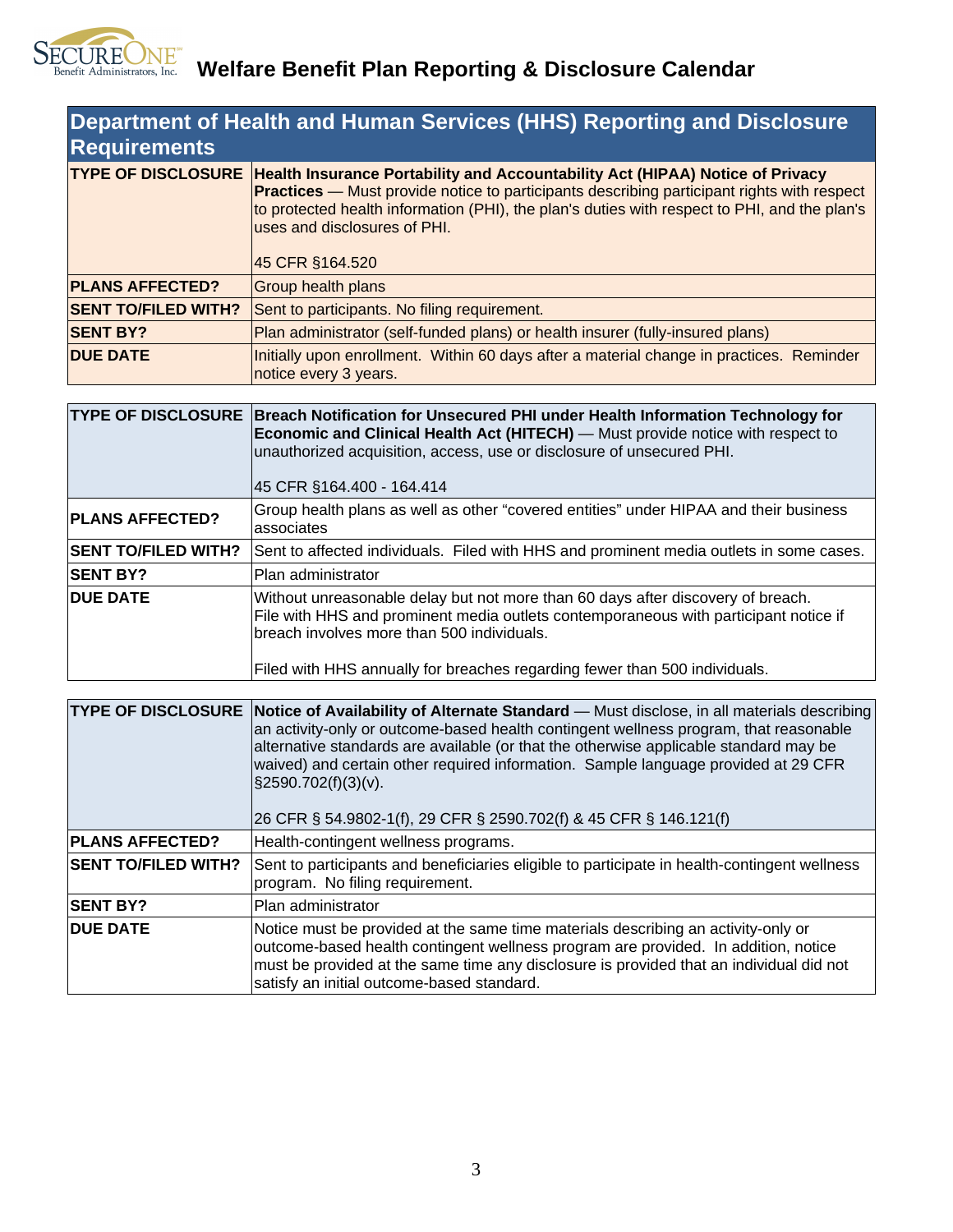

| <b>Medicare Reporting and Disclosure Requirements</b> |                                                                                                                                                                                                                                                                                                                                                                                                                                                              |
|-------------------------------------------------------|--------------------------------------------------------------------------------------------------------------------------------------------------------------------------------------------------------------------------------------------------------------------------------------------------------------------------------------------------------------------------------------------------------------------------------------------------------------|
|                                                       | <b>TYPE OF DISCLOSURE Medicare Part D Creditable Coverage Notice</b> - Must disclose the creditable coverage<br>status of the plan to Medicare eligible individuals. Model notices available at:<br>http://www.cms.gov/Medicare/Prescription-Drug-Coverage/CreditableCoverage/Model-<br>Notice-Letters.html<br>42 United States Code (USC) 1395w-113(b)(6) & 42 CFR §423.56                                                                                  |
| <b>PLANS AFFECTED?</b>                                | Group health plans sponsoring prescription drug plans.                                                                                                                                                                                                                                                                                                                                                                                                       |
| <b>SENT TO/FILED WITH?</b>                            | Sent to all Medicare Part D eligible individuals enrolled in or seeking to enroll in<br>employer's prescription drug coverage. No filing requirement.                                                                                                                                                                                                                                                                                                        |
| <b>SENT BY?</b>                                       | Plan sponsor                                                                                                                                                                                                                                                                                                                                                                                                                                                 |
| <b>DUE DATE</b>                                       | Distribute:<br>Prior to the Medicare Part D Annual Coordinated Election Period - October 15th<br>through December 7th of each year;<br>Prior to an individual's enrollment period for Part D;<br>Prior to the effective date of coverage for any Medicare eligible individual that<br>joins the plan;<br>Whenever an employer no longer offers prescription drug coverage or the<br>creditable coverage status changes; and<br>Upon a beneficiary's request. |

| <b>TYPE OF DISCLOSURE</b>  | <b>Creditable Coverage Disclosure Notice to Centers for Medicare &amp; Medicaid</b><br><b>Services (CMS)</b> — Must file disclosure with CMS stating whether prescription drug<br>coverage is creditable coverage. Filed at: https://www.cms.gov/Medicare/Prescription-<br>Drug-Coverage/CreditableCoverage/CCDisclosureForm.html<br>42 USC 1395w-113(b)(6) & 42 CFR §423.56(e) |
|----------------------------|---------------------------------------------------------------------------------------------------------------------------------------------------------------------------------------------------------------------------------------------------------------------------------------------------------------------------------------------------------------------------------|
| <b>PLANS AFFECTED?</b>     | Group health plans sponsoring prescription drug plans. Entities that have been approved<br>for claim a Retiree Drug Subsidy are exempt from disclosure requirement with respect to<br>the retirees for whom plan claims subsidy.                                                                                                                                                |
| <b>SENT TO/FILED WITH?</b> | No participant-reporting requirement. Filed with CMS through online form.                                                                                                                                                                                                                                                                                                       |
| <b>SENT BY?</b>            | Plan sponsor                                                                                                                                                                                                                                                                                                                                                                    |
| <b>DUE DATE</b>            | 60 days after beginning of plan year, or within 30 days of termination of prescription drug<br>plan or change in creditable status of plan.                                                                                                                                                                                                                                     |

| <b>TYPE OF DISCLOSURE</b>  | Application for Retiree Drug Subsidy (RDS) & Attestation of Actuarial Equivalence<br>- Must file application and attestation for purposes of receiving Retiree Drug Subsidy.<br>Filed at: http://www.rds.cms.hhs.gov/<br>42 USC 1395w-132 & 42 CFR § 423.884 |
|----------------------------|--------------------------------------------------------------------------------------------------------------------------------------------------------------------------------------------------------------------------------------------------------------|
| <b>PLANS AFFECTED?</b>     | Group health plans that provide retiree drug coverage and are applying for a Retiree Drug<br>Subsidy.                                                                                                                                                        |
| <b>SENT TO/FILED WITH?</b> | No participant-reporting requirement. Filed with CMS through online Retiree Drug Subsidy<br>System.                                                                                                                                                          |
| <b>SENT BY?</b>            | Plan sponsor                                                                                                                                                                                                                                                 |
| <b>DUE DATE</b>            | Annually, at least 90 days prior to start of plan year. No later than 90 days before any<br>material change to drug coverage that impacts the actuarial value of the coverage.                                                                               |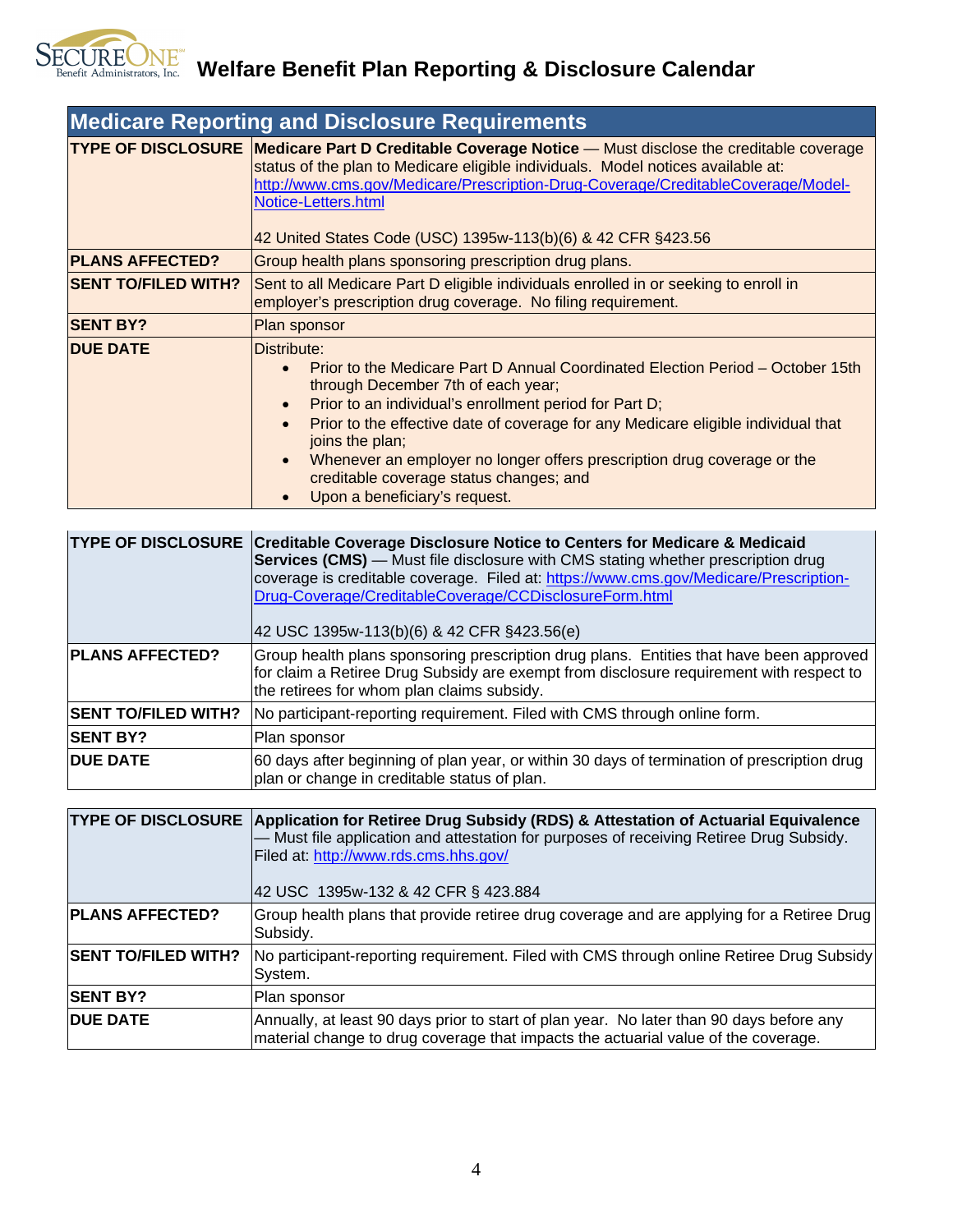

|                            | <b>TYPE OF DISCLOSURE Medicare Secondary Payer (MSP) Data Reporting Requirements (under Medicare,</b><br>Medicaid, SCHIP) — Report information about participants and beneficiaries who are<br>Medicare enrollees for purpose of enforcing Medicare Secondary Payer Rules.<br>$ 42 \text{ USC } \S 1395y(b)(7) $ |
|----------------------------|------------------------------------------------------------------------------------------------------------------------------------------------------------------------------------------------------------------------------------------------------------------------------------------------------------------|
| <b>PLANS AFFECTED?</b>     | Group health plans.                                                                                                                                                                                                                                                                                              |
| <b>SENT TO/FILED WITH?</b> | No participant-reporting requirement. Filed with CMS.                                                                                                                                                                                                                                                            |
| <b>ISENT BY?</b>           | Insurers and third-party administrators (TPAs). For self-insured, self-administered group<br>health plans, plan administrator or plan fiduciary.                                                                                                                                                                 |
| <b>IDUE DATE</b>           | Quarterly.                                                                                                                                                                                                                                                                                                       |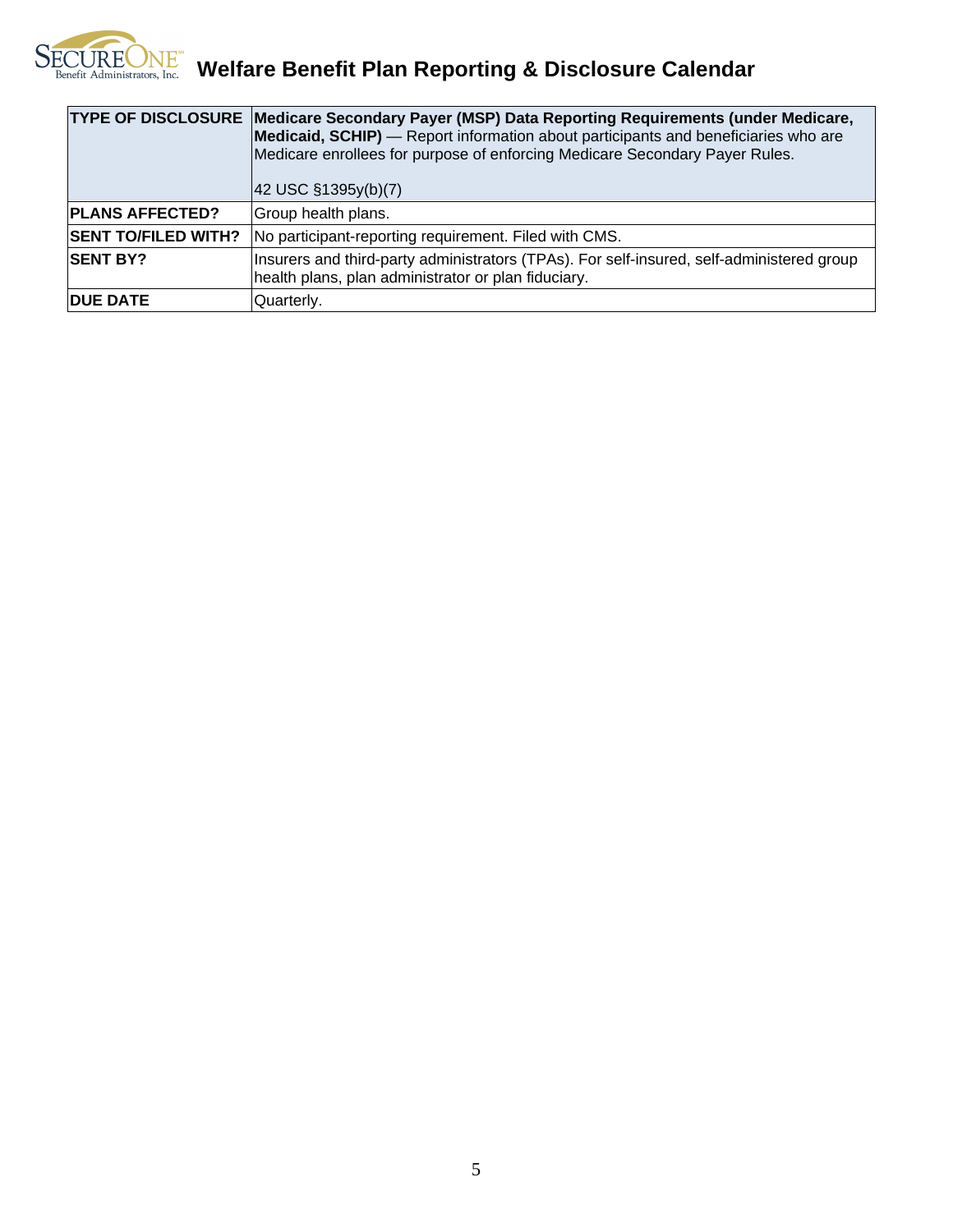

| <b>TYPE OF DISCLOSURE Summary Plan Description (SPD)</b> — Must send summary of plan provisions and certain<br>standard language required by Employee Retirement Income Security Act (ERISA).<br>ERISA §§102 & 104(b), 29 CFR §§2520.102-2,3 & 2520.104b-2<br>All welfare benefit plans subject to Title I of ERISA.<br><b>SENT TO/FILED WITH?</b><br>Sent to participants. No filing requirement.<br><b>SENT BY?</b><br>Plan administrator<br><b>DUE DATE</b><br>For new plans, within 120 days after plan's effective date. For amended plans, once<br>every 5 years. For all other plans, once every 10 years. For new participants, within 90<br>days of becoming a participant.<br><b>TYPE OF DISCLOSURE Summary of Material Modifications (SMM)</b> — Must send SMM describing material<br>modifications to a plan and changes in the information required to be in the SPD.<br>Distribution of updated SPD satisfies this requirement.<br>ERISA §§102 & 104(b)(1) & 29 CFR §2520.104b-3<br>All welfare benefit plans subject to Title I of ERISA.<br><b>SENT TO/FILED WITH?</b><br>Sent to participants. No filing requirement.<br>Plan administrator<br>Within 210 days after the end of plan year in which modification to plan is adopted. For<br><b>DUE DATE</b><br>new participants, within 90 days of becoming a participant; for beneficiaries, within 90<br>days after first receiving benefits.<br><b>TYPE OF DISCLOSURE Summary Annual Report</b> - Must provide summary of information reported on Form<br>5500. Required report format available at 29 CFR §2520.104b-10(d)(4).<br>ERISA §104(b)(3) & 29 CFR §2520.104b-10<br><b>PLANS AFFECTED?</b><br>All welfare benefit plans subject to Title I of ERISA.<br><b>SENT TO/FILED WITH?</b><br>Sent to participants. No filing requirement.<br><b>SENT BY?</b><br>Plan administrator<br><b>DUE DATE</b> | <b>Department of Labor (DOL) Reporting and Disclosure Requirements</b>                                                                                       |
|-----------------------------------------------------------------------------------------------------------------------------------------------------------------------------------------------------------------------------------------------------------------------------------------------------------------------------------------------------------------------------------------------------------------------------------------------------------------------------------------------------------------------------------------------------------------------------------------------------------------------------------------------------------------------------------------------------------------------------------------------------------------------------------------------------------------------------------------------------------------------------------------------------------------------------------------------------------------------------------------------------------------------------------------------------------------------------------------------------------------------------------------------------------------------------------------------------------------------------------------------------------------------------------------------------------------------------------------------------------------------------------------------------------------------------------------------------------------------------------------------------------------------------------------------------------------------------------------------------------------------------------------------------------------------------------------------------------------------------------------------------------------------------------------------------------------------------------------------------------------------------|--------------------------------------------------------------------------------------------------------------------------------------------------------------|
| <b>PLANS AFFECTED?</b><br><b>PLANS AFFECTED?</b><br><b>SENT BY?</b>                                                                                                                                                                                                                                                                                                                                                                                                                                                                                                                                                                                                                                                                                                                                                                                                                                                                                                                                                                                                                                                                                                                                                                                                                                                                                                                                                                                                                                                                                                                                                                                                                                                                                                                                                                                                         |                                                                                                                                                              |
|                                                                                                                                                                                                                                                                                                                                                                                                                                                                                                                                                                                                                                                                                                                                                                                                                                                                                                                                                                                                                                                                                                                                                                                                                                                                                                                                                                                                                                                                                                                                                                                                                                                                                                                                                                                                                                                                             |                                                                                                                                                              |
|                                                                                                                                                                                                                                                                                                                                                                                                                                                                                                                                                                                                                                                                                                                                                                                                                                                                                                                                                                                                                                                                                                                                                                                                                                                                                                                                                                                                                                                                                                                                                                                                                                                                                                                                                                                                                                                                             |                                                                                                                                                              |
|                                                                                                                                                                                                                                                                                                                                                                                                                                                                                                                                                                                                                                                                                                                                                                                                                                                                                                                                                                                                                                                                                                                                                                                                                                                                                                                                                                                                                                                                                                                                                                                                                                                                                                                                                                                                                                                                             |                                                                                                                                                              |
|                                                                                                                                                                                                                                                                                                                                                                                                                                                                                                                                                                                                                                                                                                                                                                                                                                                                                                                                                                                                                                                                                                                                                                                                                                                                                                                                                                                                                                                                                                                                                                                                                                                                                                                                                                                                                                                                             |                                                                                                                                                              |
|                                                                                                                                                                                                                                                                                                                                                                                                                                                                                                                                                                                                                                                                                                                                                                                                                                                                                                                                                                                                                                                                                                                                                                                                                                                                                                                                                                                                                                                                                                                                                                                                                                                                                                                                                                                                                                                                             |                                                                                                                                                              |
|                                                                                                                                                                                                                                                                                                                                                                                                                                                                                                                                                                                                                                                                                                                                                                                                                                                                                                                                                                                                                                                                                                                                                                                                                                                                                                                                                                                                                                                                                                                                                                                                                                                                                                                                                                                                                                                                             |                                                                                                                                                              |
|                                                                                                                                                                                                                                                                                                                                                                                                                                                                                                                                                                                                                                                                                                                                                                                                                                                                                                                                                                                                                                                                                                                                                                                                                                                                                                                                                                                                                                                                                                                                                                                                                                                                                                                                                                                                                                                                             |                                                                                                                                                              |
|                                                                                                                                                                                                                                                                                                                                                                                                                                                                                                                                                                                                                                                                                                                                                                                                                                                                                                                                                                                                                                                                                                                                                                                                                                                                                                                                                                                                                                                                                                                                                                                                                                                                                                                                                                                                                                                                             |                                                                                                                                                              |
|                                                                                                                                                                                                                                                                                                                                                                                                                                                                                                                                                                                                                                                                                                                                                                                                                                                                                                                                                                                                                                                                                                                                                                                                                                                                                                                                                                                                                                                                                                                                                                                                                                                                                                                                                                                                                                                                             |                                                                                                                                                              |
|                                                                                                                                                                                                                                                                                                                                                                                                                                                                                                                                                                                                                                                                                                                                                                                                                                                                                                                                                                                                                                                                                                                                                                                                                                                                                                                                                                                                                                                                                                                                                                                                                                                                                                                                                                                                                                                                             |                                                                                                                                                              |
|                                                                                                                                                                                                                                                                                                                                                                                                                                                                                                                                                                                                                                                                                                                                                                                                                                                                                                                                                                                                                                                                                                                                                                                                                                                                                                                                                                                                                                                                                                                                                                                                                                                                                                                                                                                                                                                                             |                                                                                                                                                              |
|                                                                                                                                                                                                                                                                                                                                                                                                                                                                                                                                                                                                                                                                                                                                                                                                                                                                                                                                                                                                                                                                                                                                                                                                                                                                                                                                                                                                                                                                                                                                                                                                                                                                                                                                                                                                                                                                             |                                                                                                                                                              |
|                                                                                                                                                                                                                                                                                                                                                                                                                                                                                                                                                                                                                                                                                                                                                                                                                                                                                                                                                                                                                                                                                                                                                                                                                                                                                                                                                                                                                                                                                                                                                                                                                                                                                                                                                                                                                                                                             |                                                                                                                                                              |
|                                                                                                                                                                                                                                                                                                                                                                                                                                                                                                                                                                                                                                                                                                                                                                                                                                                                                                                                                                                                                                                                                                                                                                                                                                                                                                                                                                                                                                                                                                                                                                                                                                                                                                                                                                                                                                                                             |                                                                                                                                                              |
|                                                                                                                                                                                                                                                                                                                                                                                                                                                                                                                                                                                                                                                                                                                                                                                                                                                                                                                                                                                                                                                                                                                                                                                                                                                                                                                                                                                                                                                                                                                                                                                                                                                                                                                                                                                                                                                                             |                                                                                                                                                              |
|                                                                                                                                                                                                                                                                                                                                                                                                                                                                                                                                                                                                                                                                                                                                                                                                                                                                                                                                                                                                                                                                                                                                                                                                                                                                                                                                                                                                                                                                                                                                                                                                                                                                                                                                                                                                                                                                             |                                                                                                                                                              |
|                                                                                                                                                                                                                                                                                                                                                                                                                                                                                                                                                                                                                                                                                                                                                                                                                                                                                                                                                                                                                                                                                                                                                                                                                                                                                                                                                                                                                                                                                                                                                                                                                                                                                                                                                                                                                                                                             |                                                                                                                                                              |
|                                                                                                                                                                                                                                                                                                                                                                                                                                                                                                                                                                                                                                                                                                                                                                                                                                                                                                                                                                                                                                                                                                                                                                                                                                                                                                                                                                                                                                                                                                                                                                                                                                                                                                                                                                                                                                                                             | Later of 9 months after plan year ends or, where Form 5558 is filed to request extension<br>of time for filing Form 5500, two months after Form 5500 is due. |

|                            | TYPE OF DISCLOSURE Plan Documents and Government Reporting Forms - Must make available copies of<br>plan document, summary plan description, bargaining agreement, contracts, and latest<br>annual report and schedules. Must send such documents upon request.<br>ERISA §104(b)(2) & (4) & 29 CFR §2520.104b-1(b)(3) |
|----------------------------|-----------------------------------------------------------------------------------------------------------------------------------------------------------------------------------------------------------------------------------------------------------------------------------------------------------------------|
| <b>PLANS AFFECTED?</b>     | All welfare benefit plans subject to Title I of Employee Retirement Income Security Act<br>(ERISA).                                                                                                                                                                                                                   |
| <b>SENT TO/FILED WITH?</b> | Sent to participants and beneficiaries. No filing requirement.                                                                                                                                                                                                                                                        |
| <b>SENT BY?</b>            | Plan administrator                                                                                                                                                                                                                                                                                                    |
| <b>DUE DATE</b>            | Send within 30 days of written request. Make available for examination during normal<br>working hours.                                                                                                                                                                                                                |

|                        | <b>TYPE OF DISCLOSURE Summary of Material Reduction in Covered Services or Benefits</b> — Must provide<br>summary description of modifications that reduce covered services or benefits under plan.<br>ERISA §104(b) & 29 CFR §2520.104b-3(d) |
|------------------------|-----------------------------------------------------------------------------------------------------------------------------------------------------------------------------------------------------------------------------------------------|
| <b>PLANS AFFECTED?</b> | All group health plans subject to Title I of ERISA.                                                                                                                                                                                           |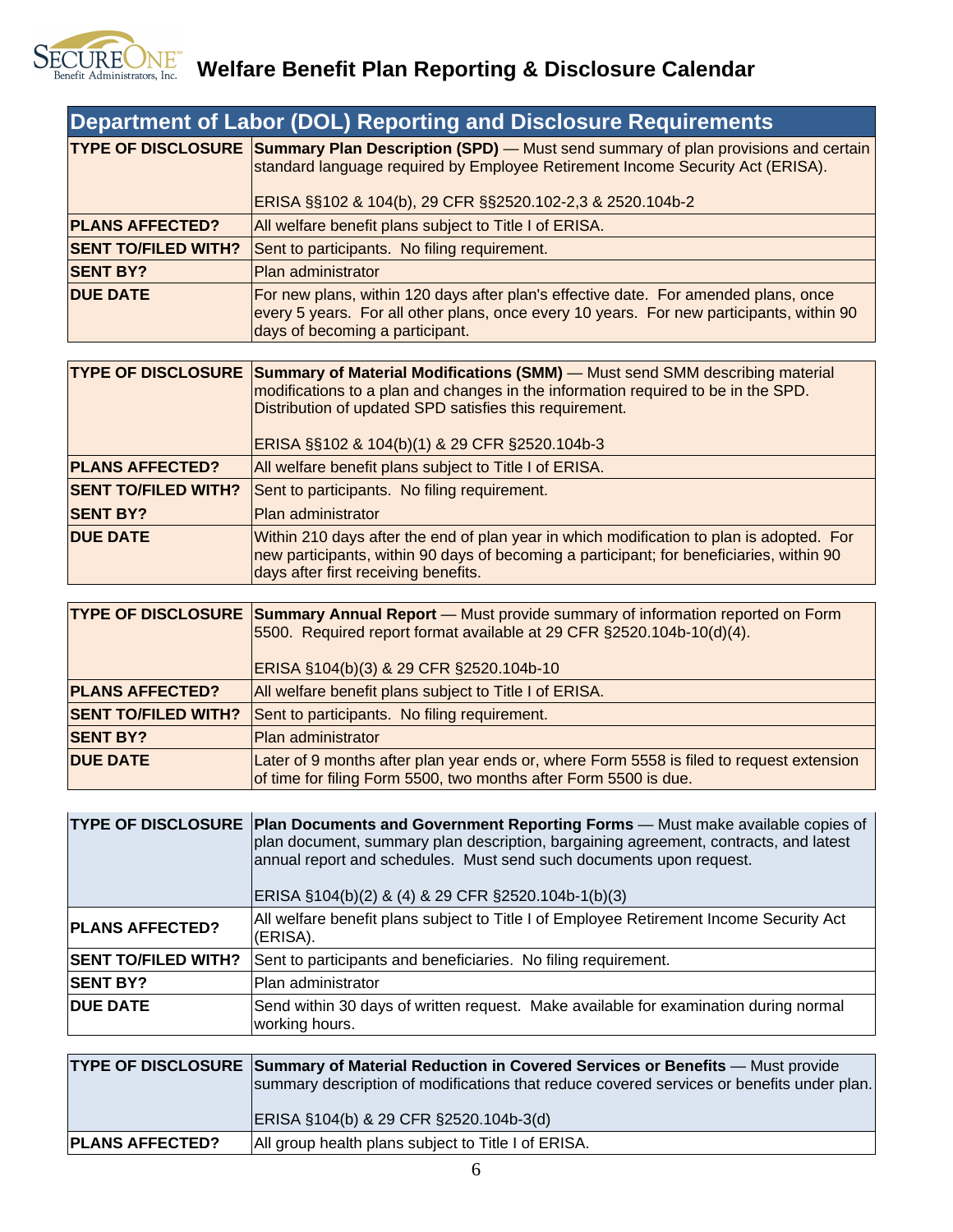

SECUREONE<sup>®</sup> Welfare Benefit Plan Reporting & Disclosure Calendar

|                  | <b>SENT TO/FILED WITH?</b> Sent to participants. No filing requirement                               |
|------------------|------------------------------------------------------------------------------------------------------|
| <b>ISENT BY?</b> | <b>Plan administrator</b>                                                                            |
| <b>DUE DATE</b>  | Within 60 days after adoption of modification, or at regular intervals of not more than 90<br>ldays. |

|                            | <b>TYPE OF DISCLOSURE Women's Health and Cancer Rights Act (WHCRA) Notices</b> - Must provide notice<br>describing required benefits for mastectomy-related reconstructive surgery, prostheses,<br>and treatment of physical complications of mastectomy. Sample language available in:<br>www.dol.gov/ebsa/pdf/CAGAppC.pdf<br>ERISA §713 |
|----------------------------|-------------------------------------------------------------------------------------------------------------------------------------------------------------------------------------------------------------------------------------------------------------------------------------------------------------------------------------------|
| <b>PLANS AFFECTED?</b>     | Group health plans and health insurers that provide medical and surgical benefits for<br>Imastectomies                                                                                                                                                                                                                                    |
| <b>SENT TO/FILED WITH?</b> | Sent to participants and beneficiaries. No filing requirement                                                                                                                                                                                                                                                                             |
| <b>SENT BY?</b>            | Plan administrator                                                                                                                                                                                                                                                                                                                        |
| <b>DUE DATE</b>            | Upon enrollment in plan and annually thereafter.                                                                                                                                                                                                                                                                                          |

|                            | <b>TYPE OF DISCLOSURE Children's Health Insurance Program Reauthorization Act of 2009 (CHIPRA or</b><br><b>SCHIP) Disclosure of Plan Benefits</b> - Must disclose, upon request, information about<br>plan benefits to state Medicaid or CHIP.<br>ERISA §701(f)(3)(B)(ii) |
|----------------------------|---------------------------------------------------------------------------------------------------------------------------------------------------------------------------------------------------------------------------------------------------------------------------|
| <b>PLANS AFFECTED?</b>     | Group health plans and health insurers                                                                                                                                                                                                                                    |
| <b>SENT TO/FILED WITH?</b> | No participant-reporting requirement. Filed with requesting state upon request.                                                                                                                                                                                           |
| <b>SENT BY?</b>            | Plan administrator                                                                                                                                                                                                                                                        |
| <b>DUE DATE</b>            | If requested by state Medicaid or CHIP program, provide within 30 days of date that<br>request was sent to plan.                                                                                                                                                          |

|                            | TYPE OF DISCLOSURE CHIPRA or SCHIP Notice to Employees. - Must provide notice of potential<br>opportunities to have states pay for coverage (Special Enrollment Right Notice should<br>also be modified). Model notice available at:<br>http://www.dol.gov/ebsa/chipmodelnotice.doc<br>$ERISA$ §701(f)(3)(B)(i) |
|----------------------------|-----------------------------------------------------------------------------------------------------------------------------------------------------------------------------------------------------------------------------------------------------------------------------------------------------------------|
| <b>PLANS AFFECTED?</b>     | Group health plans and health insurers                                                                                                                                                                                                                                                                          |
| <b>SENT TO/FILED WITH?</b> | Sent to employees residing in states where Medicaid or state premium assistance is<br>available (list of states found in model notice). No filing requirement.                                                                                                                                                  |
| <b>SENT BY?</b>            | Employer                                                                                                                                                                                                                                                                                                        |
| <b>DUE DATE</b>            | Annually, by first day of plan year.                                                                                                                                                                                                                                                                            |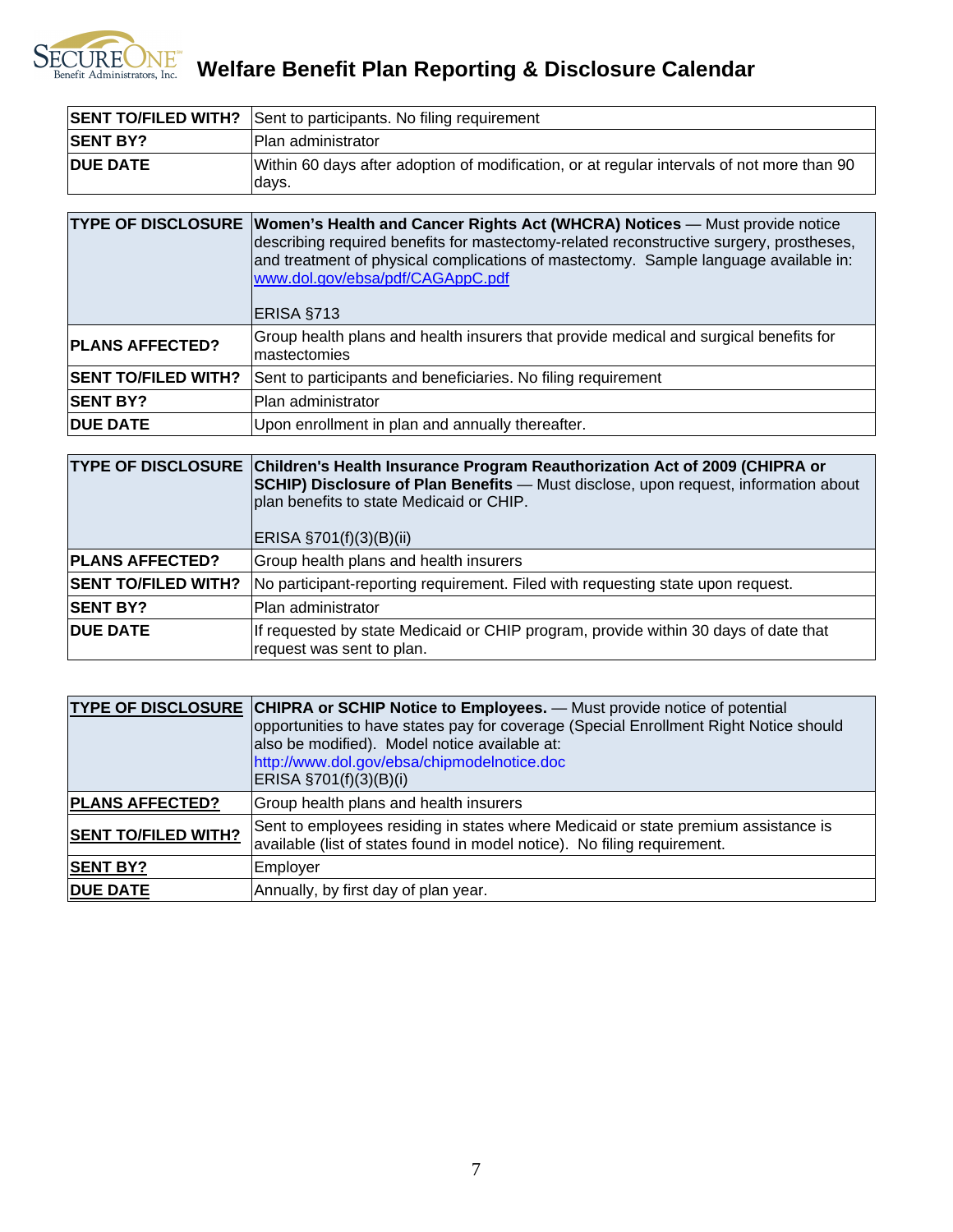

|                            | TYPE OF DISCLOSURE Form M-1 (Report for Multiple Employer Welfare Arrangements (MEWAs) and<br>Certain Entities Claiming Exception (ECEs)) — Must report compliance with federal<br>health legislation (including HIPAA and Mental Health Parity Act). File at:<br>http://www.askebsa.dol.gov/mewa/<br>ERISA §101(g) & 29 CFR §2520.101-2 |
|----------------------------|------------------------------------------------------------------------------------------------------------------------------------------------------------------------------------------------------------------------------------------------------------------------------------------------------------------------------------------|
| <b>PLANS AFFECTED?</b>     | Multiple Employer Welfare Arrangements (MEWAs)                                                                                                                                                                                                                                                                                           |
| <b>SENT TO/FILED WITH?</b> | No participant-reporting requirement. Filed with Employee Benefits Security<br>Administration (EBSA)                                                                                                                                                                                                                                     |
| <b>SENT BY?</b>            | MEWA administrator or plan sponsor                                                                                                                                                                                                                                                                                                       |
| <b>DUE DATE</b>            | By March 1 of each year for the previous calendar year. For new MEWAs established<br>between January 1 and September 30, within 90 days of date coverage begins.                                                                                                                                                                         |

|                            | <b>TYPE OF DISCLOSURE Medical Child Support Order (MCSO) Notice</b> — Must provide notice regarding receipt<br>and qualification of MCSO directing plan to provide coverage to participant's noncustodial<br>lchild.<br>ERISA §609(a)(5) & 29 CFR § 2590.609-2 |
|----------------------------|----------------------------------------------------------------------------------------------------------------------------------------------------------------------------------------------------------------------------------------------------------------|
| <b>PLANS AFFECTED?</b>     | Group health plan.                                                                                                                                                                                                                                             |
| <b>SENT TO/FILED WITH?</b> | Sent to participants, any child named in MCSO and his or her representative. No filing<br>requirement.                                                                                                                                                         |
| <b>SENT BY?</b>            | lPlan administrator.                                                                                                                                                                                                                                           |
| <b>DUE DATE</b>            | Promptly notify regarding receipt of MCSO. Issue separate notice stating whether MCSO<br>is qualified within a reasonable time after receipt of MCSO.                                                                                                          |

|                            | TYPE OF DISCLOSURE National Medical Support (NMS) Notice - Upon receiving NMS, employer must<br>complete and return Part A of NMS notice to State agency or transfer Part B of NMS<br>notice to plan administrator for determination of qualified status.<br>ERISA § 609 & 29 CFR § 2590.609-2                                                                                                                                                                                                                                                        |
|----------------------------|-------------------------------------------------------------------------------------------------------------------------------------------------------------------------------------------------------------------------------------------------------------------------------------------------------------------------------------------------------------------------------------------------------------------------------------------------------------------------------------------------------------------------------------------------------|
| <b>PLANS AFFECTED?</b>     | Employer and group health plan.                                                                                                                                                                                                                                                                                                                                                                                                                                                                                                                       |
| <b>SENT TO/FILED WITH?</b> | Sent to participants, custodial parents, child named in NMS notice and his or her<br>representative. Filed with State agencies.                                                                                                                                                                                                                                                                                                                                                                                                                       |
| <b>SENT BY?</b>            | Plan administrator.                                                                                                                                                                                                                                                                                                                                                                                                                                                                                                                                   |
| <b>DUE DATE</b>            | Within 20 days after date of notice or sooner (if reasonable), employer sends Part A to<br>State agency or Part B to plan administrator. Administrator notifies affected persons of<br>receipt of notice and procedures for determining qualified status. Within 40 days after<br>date of notice or sooner (if reasonable), administrator sends Part B to State agency and<br>provides certain information to affected persons. Under certain circumstances, employer<br>also sends Part A to State agency after plan administrator processes Part B. |

|                            | TYPE OF DISCLOSURE Notice Regarding Benefits Under Newborns' and Mothers' Health Protection Act<br><b>(NMHPA).</b> — Must provide notice describing NMHPA requirements regarding minimum<br>hospital stays for the mother or newborn following delivery (for vaginal delivery, 48 hours;<br>for cesarean, 96 hours). Sample language available in:<br>www.dol.gov/ebsa/pdf/CAGAppC.pdf<br>ERISA §711(d) & DOL Reg. §2520.102-3(u) |
|----------------------------|-----------------------------------------------------------------------------------------------------------------------------------------------------------------------------------------------------------------------------------------------------------------------------------------------------------------------------------------------------------------------------------------------------------------------------------|
| <b>PLANS AFFECTED?</b>     | Group health plans that provide maternity or newborn coverage.                                                                                                                                                                                                                                                                                                                                                                    |
| <b>SENT TO/FILED WITH?</b> | Sent to participants. No filing requirement                                                                                                                                                                                                                                                                                                                                                                                       |
| <b>SENT BY?</b>            | Plan administrator or health insurer                                                                                                                                                                                                                                                                                                                                                                                              |
| <b>DUE DATE</b>            | Distribute in accordance with SPD rules.                                                                                                                                                                                                                                                                                                                                                                                          |

## **Internal Revenue Service (IRS) Reporting and Disclosure Requirements**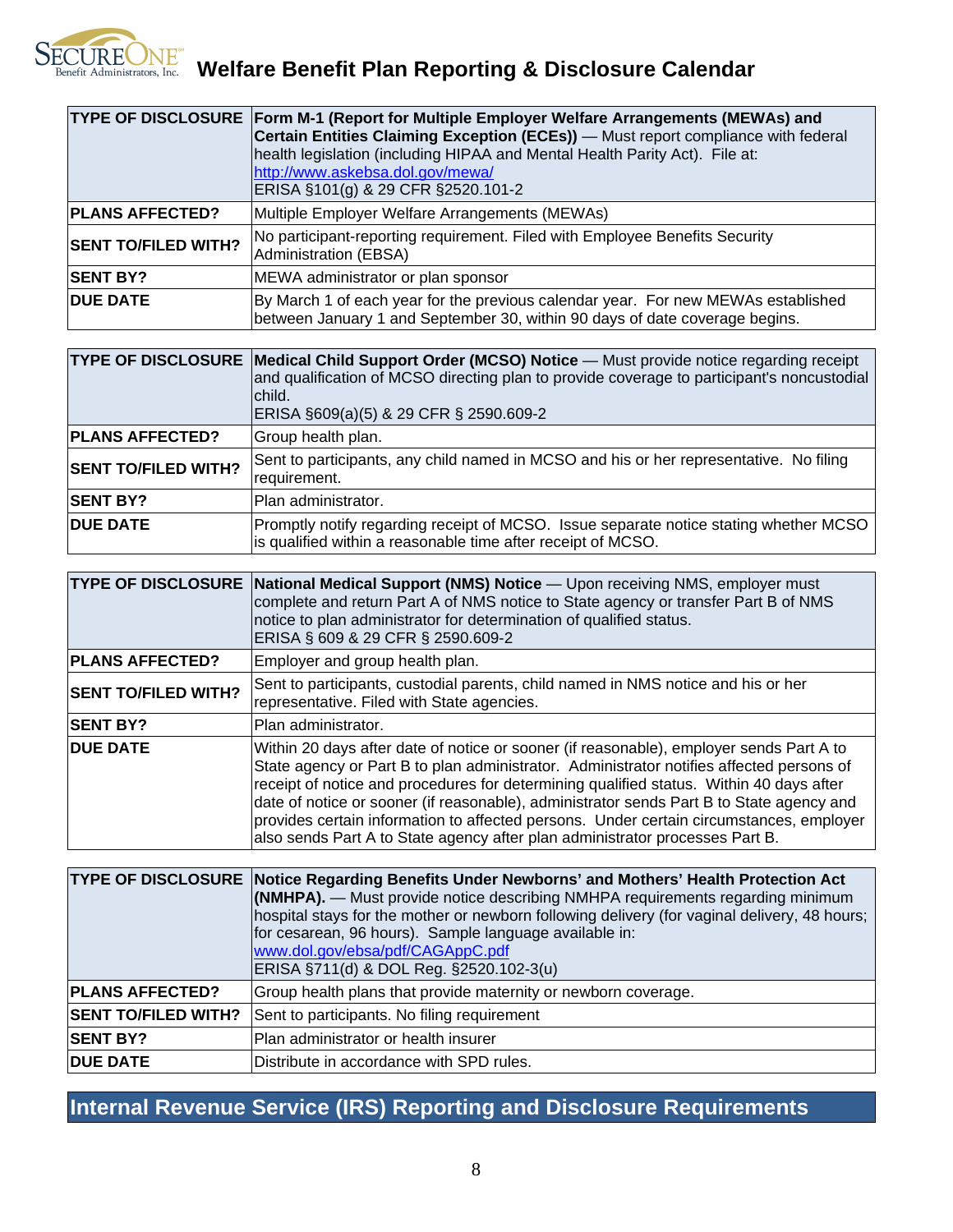

|                            | TYPE OF DISCLOSURE Form 1094-C (Transmittal Form) and Form 1095-C (Employer-Provided Health<br><b>Insurance Offer and Coverage Return)</b> - Use to provide information regarding offers of<br>health coverage to employees and employee enrollment in health coverage. Forms and<br>instructions available at: https://www.irs.gov/forms-pubs/about-form-1095-c and<br>https://www.irs.gov/forms-pubs/about-form-1094-c |
|----------------------------|--------------------------------------------------------------------------------------------------------------------------------------------------------------------------------------------------------------------------------------------------------------------------------------------------------------------------------------------------------------------------------------------------------------------------|
| <b>PLANS AFFECTED?</b>     | N/A - Employers subject to PPACA's employer shared responsibility provisions. Applies<br>to employers that offer self-funded or fully-insured coverage.                                                                                                                                                                                                                                                                  |
| <b>SENT TO/FILED WITH?</b> | Send 1095-C (but not 1094-C) to full-time employees (for PPACA purposes) and to all<br>employees (full-time or part-time) who had plan coverage. Filed with IRS.                                                                                                                                                                                                                                                         |
| <b>SENT BY?</b>            | Employers subject to PPACA's employer shared responsibility provisions.                                                                                                                                                                                                                                                                                                                                                  |
| <b>DUE DATE</b>            | Send 1095-C (but not 1094-C) to employees by January 31 of each year. File by<br>February 28 if filing with paper forms (March 31 if filing electronically). For 2018-related<br>Forms, delayed date of March 4, 2019 (for sending to individuals).                                                                                                                                                                      |

|                            | TYPE OF DISCLOSURE Form 1094-B (Transmittal Form) and Form 1095-B (Health Coverage Return) — Use<br>to provide information regarding minimum essential coverage. Forms and instructions<br>available at: https://www.irs.gov/forms-pubs/about-form-1094-b and<br>https://www.irs.gov/forms-pubs/about-form-1095-b<br>IRC §4980H, IRC §6055, & IRC §6056                                                      |
|----------------------------|--------------------------------------------------------------------------------------------------------------------------------------------------------------------------------------------------------------------------------------------------------------------------------------------------------------------------------------------------------------------------------------------------------------|
| <b>PLANS AFFECTED?</b>     | N/A - Every person that provides minimum essential coverage to an individual during a<br>calendar year, other than employers who sponsor self-funded plans and are subject to<br>PPACA's employer shared responsibility provisions. Employers with 50 or more full-time<br>employees including full-time equivalent employees are generally subject to PPACA's<br>employer shared responsibility provisions. |
| <b>SENT TO/FILED WITH?</b> | Send 1095-B (but not 1094-B) to individuals. Filed with IRS.                                                                                                                                                                                                                                                                                                                                                 |
| <b>SENT BY?</b>            | Generally, employers that sponsor self-funded employer coverage but are not subject to<br>PPACA's employer shared responsibility provisions, and health insurers.                                                                                                                                                                                                                                            |
| <b>DUE DATE</b>            | Send to covered individuals by January 31 of each year. File by February 28 if filing with<br>paper forms (March 31 if filing electronically). For 2018-related Forms, delayed date of<br>March 4, 2019 (for sending to individuals).                                                                                                                                                                        |

|                            | <b>TYPE OF DISCLOSURE Form W-2 (Wage and Tax Statement)</b> — Use to report cost of coverage under<br>employer-sponsored group health plan. In addition, use to report wages, sick pay, group<br>legal services contributions or benefits, supplemental unemployment benefits, premiums<br>for group-term life insurance above \$50,000, employer contributions to medical savings<br>accounts, payments under adoption assistance plans and other taxable benefits.<br>IRC §3401 & IRC §6051(a)(14) |
|----------------------------|------------------------------------------------------------------------------------------------------------------------------------------------------------------------------------------------------------------------------------------------------------------------------------------------------------------------------------------------------------------------------------------------------------------------------------------------------------------------------------------------------|
| <b>PLANS AFFECTED?</b>     | Welfare benefit plans and employers.                                                                                                                                                                                                                                                                                                                                                                                                                                                                 |
| <b>SENT TO/FILED WITH?</b> | Sent to participants. Filed with Social Security Administration.                                                                                                                                                                                                                                                                                                                                                                                                                                     |
| <b>SENT BY?</b>            | Employer                                                                                                                                                                                                                                                                                                                                                                                                                                                                                             |
| <b>DUE DATE</b>            | Send to participants by January 31 of each year. File by February 28 if filing with paper<br>forms (March 31 if filing electronically).                                                                                                                                                                                                                                                                                                                                                              |

|                            | TYPE OF DISCLOSURE Form 990 & Form 990EZ (Annual Return of Organization Exempt from Income Tax)<br>- Must file to provide information to IRS. Form used depends on organization's annual<br>gross receipts and total year-end assets. Forms and instructions available at:<br>http://apps.irs.gov/app/picklist/list/formsPublications.html<br>$ $ IRC $§501(c)$ |
|----------------------------|-----------------------------------------------------------------------------------------------------------------------------------------------------------------------------------------------------------------------------------------------------------------------------------------------------------------------------------------------------------------|
| <b>PLANS AFFECTED?</b>     | Tax-exempt organizations (e.g., 501(c)(9) VEBA trusts)                                                                                                                                                                                                                                                                                                          |
| <b>SENT TO/FILED WITH?</b> | Sent to participants on written request. Filed with IRS.                                                                                                                                                                                                                                                                                                        |
| <b>SENT BY?</b>            | IPlan administrator                                                                                                                                                                                                                                                                                                                                             |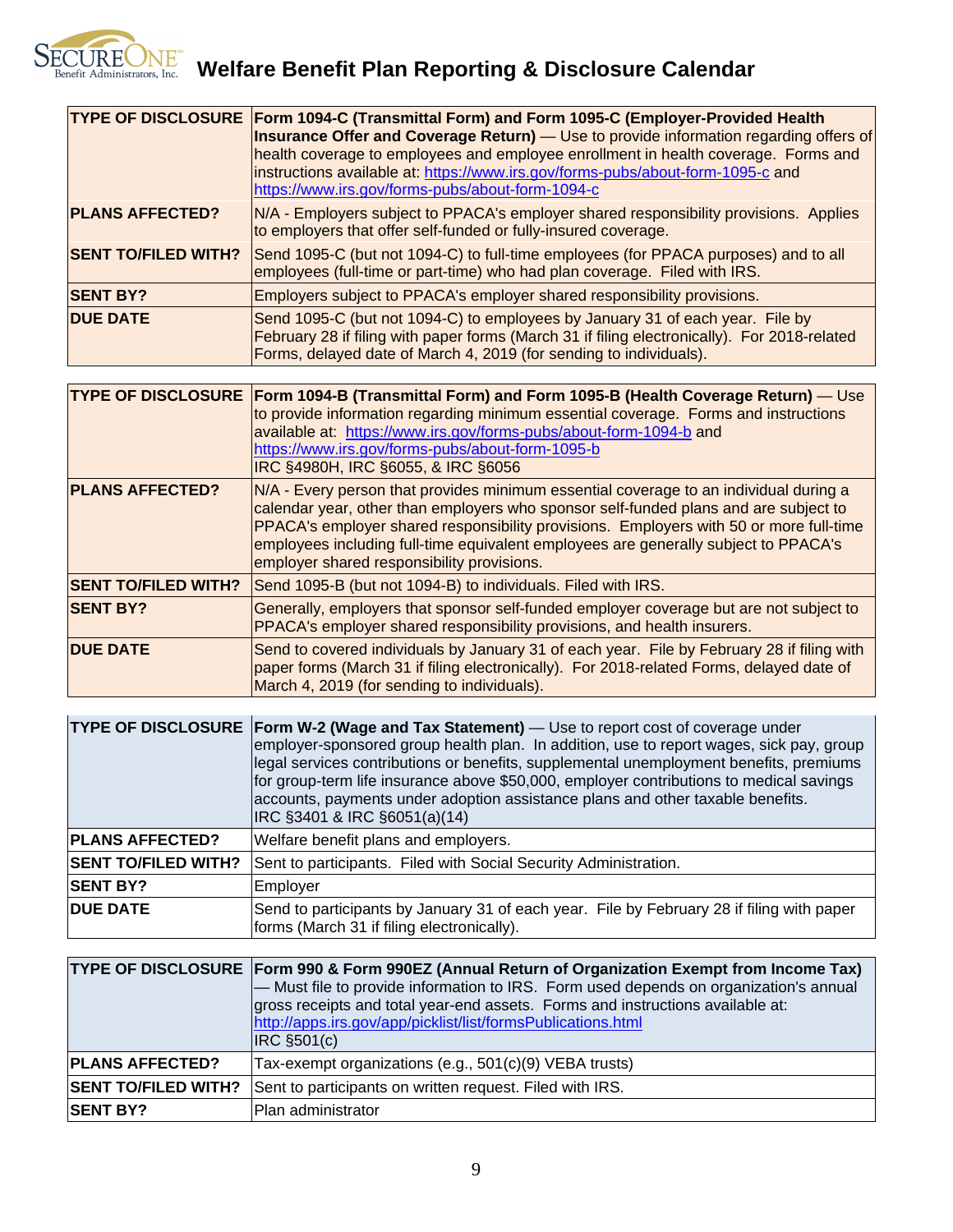

SECUREONE<sup>W</sup> Welfare Benefit Plan Reporting & Disclosure Calendar

| <b>DUE DATE</b>            | Within 4-1/2 months after end of plan year unless extension is received by filing Form<br>8868 before due date.                                                                                                                                                                                                                                                                                 |
|----------------------------|-------------------------------------------------------------------------------------------------------------------------------------------------------------------------------------------------------------------------------------------------------------------------------------------------------------------------------------------------------------------------------------------------|
|                            |                                                                                                                                                                                                                                                                                                                                                                                                 |
|                            | TYPE OF DISCLOSURE Form 8928 (Return of Certain Excise Taxes Under Chapter 43 of IRC) - Use to<br>report and pay excise taxes with respect to failures to comply with certain requirements,<br>such as COBRA, HIPAA portability and nondiscrimination, and PPACA mandates. Form<br>available at: http://apps.irs.gov/app/picklist/list/formsPublications.html<br><b>IRC SS4980B &amp; 4980D</b> |
| <b>PLANS AFFECTED?</b>     | Group health plans                                                                                                                                                                                                                                                                                                                                                                              |
| <b>SENT TO/FILED WITH?</b> | No participant-reporting requirement. Filed with IRS.                                                                                                                                                                                                                                                                                                                                           |
| <b>SENT BY?</b>            | Plan administrator                                                                                                                                                                                                                                                                                                                                                                              |
| <b>DUE DATE</b>            | File on or before due date for federal income tax return unless extension is received by<br>filing Form 7004 before due date.                                                                                                                                                                                                                                                                   |

|                            | TYPE OF DISCLOSURE Form 8941 (Credit for Small Employer Health Insurance Premiums) — Use to<br>calculate the credit for small employer health insurance premiums. Form available at:<br>http://apps.irs.gov/app/picklist/list/formsPublications.html |
|----------------------------|------------------------------------------------------------------------------------------------------------------------------------------------------------------------------------------------------------------------------------------------------|
| <b>PLANS AFFECTED?</b>     | N/A - Eligible small businesses and tax-exempt organizations.                                                                                                                                                                                        |
| <b>SENT TO/FILED WITH?</b> | No participant-reporting requirement. Filed with IRS.                                                                                                                                                                                                |
| <b>SENT BY?</b>            | Employer                                                                                                                                                                                                                                             |
| <b>DUE DATE</b>            | For small businesses, file with tax return. For small tax-exempt organizations, file with<br>Form 990-T.                                                                                                                                             |

|                            | <b>TYPE OF DISCLOSURE Form 720 (Quarterly Federal Excise Tax Return)</b> — Use to pay the Patient Centered<br>Outcomes Research Institute (PCORI) fee. Form available at:<br>http://apps.irs.gov/app/picklist/list/formsPublications.html |
|----------------------------|-------------------------------------------------------------------------------------------------------------------------------------------------------------------------------------------------------------------------------------------|
| <b>PLANS AFFECTED?</b>     | Health insurance issuers and plan sponsors required to pay PCORI fee                                                                                                                                                                      |
| <b>SENT TO/FILED WITH?</b> | No participant-reporting requirement. Filed with IRS.                                                                                                                                                                                     |
| <b>SENT BY?</b>            | Health insurance issuer or plan sponsor.                                                                                                                                                                                                  |
| <b>DUE DATE</b>            | File by July 31 of the calendar year following the end of the plan year.                                                                                                                                                                  |

|                            | TYPE OF DISCLOSURE Form 1099-LTC (Long-Term Care and Accelerated Death Benefits) - Use to report<br>payments made under long-term care insurance contract and for accelerated death<br>benefits. Form available at: http://apps.irs.gov/app/picklist/list/formsPublications.html |
|----------------------------|----------------------------------------------------------------------------------------------------------------------------------------------------------------------------------------------------------------------------------------------------------------------------------|
| <b>PLANS AFFECTED?</b>     | N/A. Applies to payer of benefits.                                                                                                                                                                                                                                               |
| <b>SENT TO/FILED WITH?</b> | Sent to recipient of payment. Filed with IRS.                                                                                                                                                                                                                                    |
| <b>SENT BY?</b>            | Paver                                                                                                                                                                                                                                                                            |
| <b>DUE DATE</b>            | Send to recipients by January 31. File by February 28 if filing with paper forms (March 31<br>lif filing electronically).                                                                                                                                                        |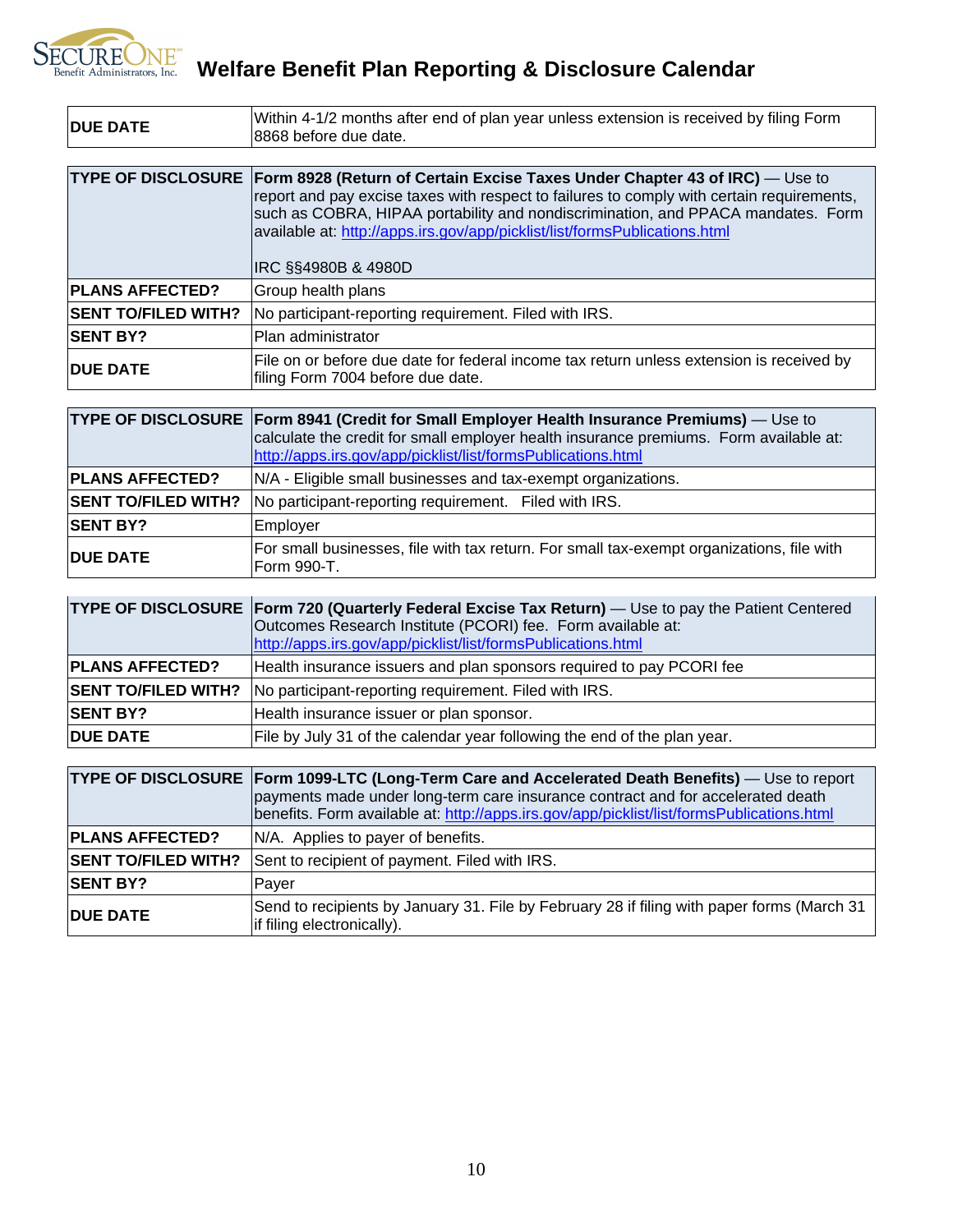

| <b>Joint DOL/IRS Reporting and Disclosure Requirements</b> |                                                                                                                                                                                                                                                                                                                                                                                                                |
|------------------------------------------------------------|----------------------------------------------------------------------------------------------------------------------------------------------------------------------------------------------------------------------------------------------------------------------------------------------------------------------------------------------------------------------------------------------------------------|
|                                                            | <b>TYPE OF DISCLOSURE Form 5500 Series (Annual Return/Report of Employee Benefit Plan) and applicable</b><br><b>Schedules</b> — Must file to provide plan information to Department of Labor (DOL) and<br>Internal Revenue Service (IRS). Filing requirements vary with type and size of plan. File<br>Form 5500 with the DOL at: http://www.efast.dol.gov/welcome.html<br>ERISA §§103-104, 29 CFR §2520.103-1 |
| <b>PLANS AFFECTED?</b>                                     | All welfare benefit plans subject to Title I of ERISA. Exceptions for certain plans are<br>found in the Form 5500 instructions (available at http://www.dol.gov/ebsa/5500main.html).                                                                                                                                                                                                                           |
| <b>SENT TO/FILED WITH?</b>                                 | Sent to participants and beneficiaries on written request. Filed electronically with DOL.                                                                                                                                                                                                                                                                                                                      |
| <b>SENT BY?</b>                                            | <b>Plan administrator</b>                                                                                                                                                                                                                                                                                                                                                                                      |
| <b>DUE DATE</b>                                            | Within seven months after end of plan year unless extension is submitted by filing Form<br>5558 before due date. If filing for a Direct Filing Entity (DFE), 91/2 months after close of<br>DFE's year, no extension is permitted. There are various IRS and DOL penalties for<br>failure to file on time.                                                                                                      |

|                            | <b>TYPE OF DISCLOSURE Initial Notice of Continuation of Health Coverage under Consolidated Omnibus</b><br><b>Budget Reconciliation Act (COBRA)</b> - Must provide general notice regarding COBRA<br>continuation coverage rights. Model notice available at:<br>http://www.dol.gov/ebsa/modelgeneralnotice.doc<br>ERISA §606(a)(1), IRC §4980B(f)(6) |
|----------------------------|------------------------------------------------------------------------------------------------------------------------------------------------------------------------------------------------------------------------------------------------------------------------------------------------------------------------------------------------------|
| <b>PLANS AFFECTED?</b>     | Group health plans                                                                                                                                                                                                                                                                                                                                   |
| <b>SENT TO/FILED WITH?</b> | Sent to covered employees and covered spouses. No filing requirement.                                                                                                                                                                                                                                                                                |
| <b>SENT BY?</b>            | <b>Plan administrator</b>                                                                                                                                                                                                                                                                                                                            |
| <b>DUE DATE</b>            | Within 90 days after the date on which employee or spouse commences coverage.                                                                                                                                                                                                                                                                        |

|                            | <b>TYPE OF DISCLOSURE COBRA Election Notice</b> - Must provide notice of right to elect COBRA coverage upon<br>occurrence of qualifying event. Model notice available at:<br>http://www.dol.gov/ebsa/modelelectionnotice.doc<br>$ERISA$ § 606(a)(4), IRC § 49808(f)(6)                                                                                                                                    |
|----------------------------|-----------------------------------------------------------------------------------------------------------------------------------------------------------------------------------------------------------------------------------------------------------------------------------------------------------------------------------------------------------------------------------------------------------|
| <b>PLANS AFFECTED?</b>     | Group health plans                                                                                                                                                                                                                                                                                                                                                                                        |
| <b>SENT TO/FILED WITH?</b> | Sent to covered participants and qualified beneficiaries. No filing requirement.                                                                                                                                                                                                                                                                                                                          |
| <b>SENT BY?</b>            | <b>Plan administrator</b>                                                                                                                                                                                                                                                                                                                                                                                 |
| <b>DUE DATE</b>            | Within 14 days after plan administrator is notified of qualifying event in relation to qualified<br>beneficiary. If employer is the plan administrator, then no later than 44 days after: (1) the<br>date on which the qualifying event occurred, or (2) if the plan provides that COBRA<br>coverage starts on the date of loss of coverage, the date of loss of coverage due to the<br>qualifying event. |

|                            | <b>TYPE OF DISCLOSURE Wellness Notice -- Per May 2016 EEOC ADA regulations, employers must provide</b><br>notice relating to certain wellness plans. Notice must generally describe medical<br>information to be collected as part of wellness plan as well as how it will be used. |
|----------------------------|-------------------------------------------------------------------------------------------------------------------------------------------------------------------------------------------------------------------------------------------------------------------------------------|
| <b>PLANS AFFECTED?</b>     | Generally, wellness programs which collect medical information.                                                                                                                                                                                                                     |
| <b>SENT TO/FILED WITH?</b> | Sent to employees. No filing requirement.                                                                                                                                                                                                                                           |
| <b>SENT BY?</b>            | Distribution requirements somewhat unclear -- likely an annual notice, provided in<br>advance of collection of medical information.                                                                                                                                                 |
| <b>DUE DATE</b>            | <b>See above.</b>                                                                                                                                                                                                                                                                   |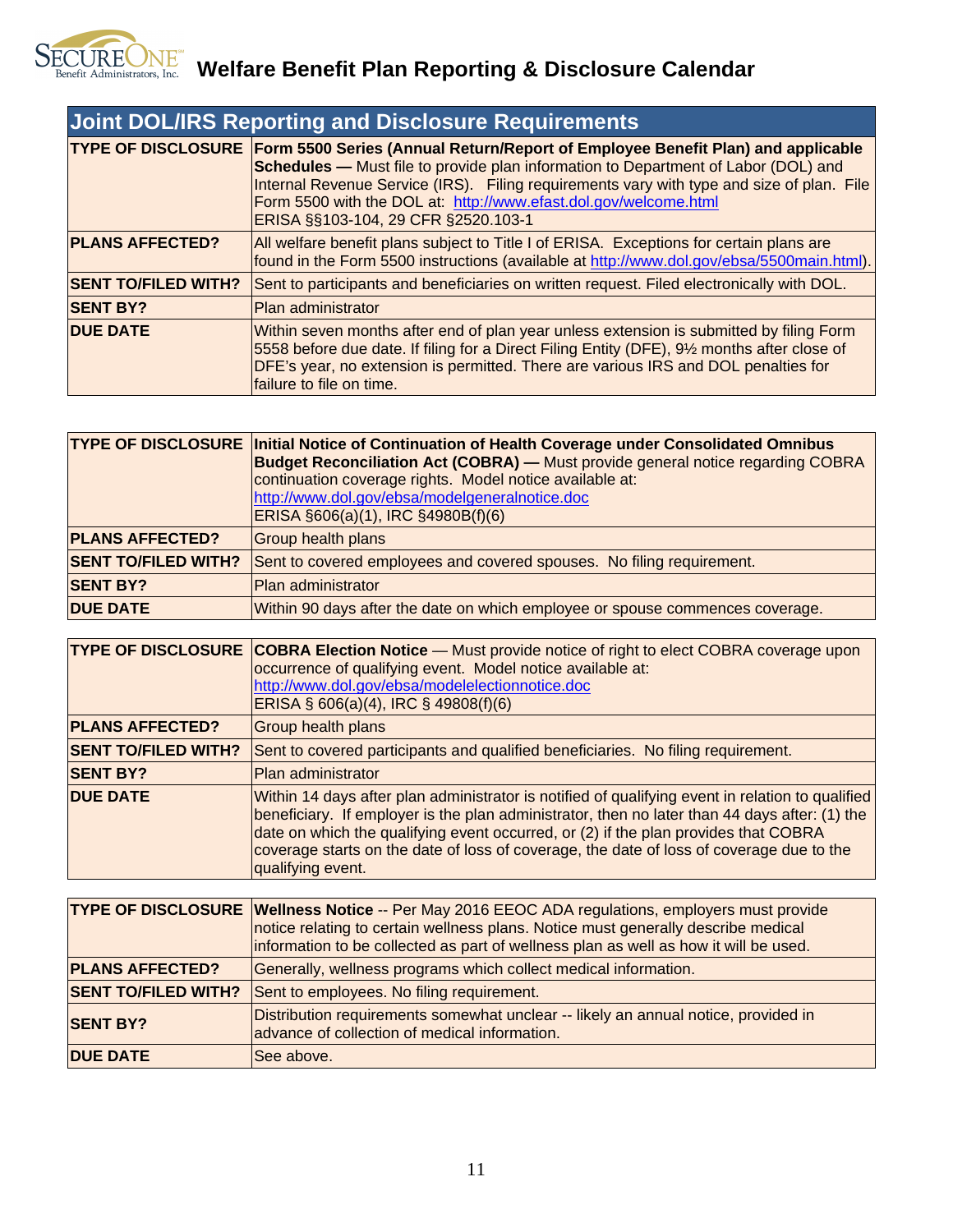

SECUREONE<sup>W</sup> Welfare Benefit Plan Reporting & Disclosure Calendar

|                            | TYPE OF DISCLOSURE Form 5558 (Application for Extension of Time) - Must file to request extension of time |
|----------------------------|-----------------------------------------------------------------------------------------------------------|
|                            | to file Form 5500 (maximum of 2-1/2 months). Form available at:                                           |
|                            | http://apps.irs.gov/app/picklist/list/formsPublications.html                                              |
| <b>PLANS AFFECTED?</b>     | All welfare benefit plans subject to Form 5500 requirements.                                              |
| <b>SENT TO/FILED WITH?</b> | <b>Filed with IRS.</b>                                                                                    |
| <b>SENT BY?</b>            | Plan administrator                                                                                        |
| <b>DUE DATE</b>            | On or before normal due date for filing Form 5500 (filing required but approval is                        |
|                            | automatic).                                                                                               |

|                            | <b>TYPE OF DISCLOSURE Notice of Unavailability of Continuation Coverage under COBRA</b> — Must provide<br>notice if an individual is not entitled to COBRA coverage.<br>DOL Reg. §2590.606-4(c) |
|----------------------------|-------------------------------------------------------------------------------------------------------------------------------------------------------------------------------------------------|
| <b>PLANS AFFECTED?</b>     | Group health plans                                                                                                                                                                              |
| <b>SENT TO/FILED WITH?</b> | Sent to individual who submits qualifying event notice and is not entitled to COBRA<br>coverage. No filing requirement.                                                                         |
| <b>SENT BY?</b>            | <b>Plan administrator</b>                                                                                                                                                                       |
| <b>DUE DATE</b>            | Within 14 days after individual submits qualifying event notice.                                                                                                                                |

|                            | TYPE OF DISCLOSURE Notice of Early Termination of Continuation Coverage under COBRA - Must<br>provide notice if a qualified beneficiary's COBRA coverage is terminating earlier than the<br>maximum period of coverage.<br>DOL Reg. §2590.606-4(d) |
|----------------------------|----------------------------------------------------------------------------------------------------------------------------------------------------------------------------------------------------------------------------------------------------|
| <b>PLANS AFFECTED?</b>     | Group health plans                                                                                                                                                                                                                                 |
| <b>SENT TO/FILED WITH?</b> | Sent to qualified beneficiary whose COBRA coverage will terminate early. No filing<br>requirement.                                                                                                                                                 |
| <b>SENT BY?</b>            | Plan administrator                                                                                                                                                                                                                                 |
| <b>DUE DATE</b>            | As soon as practicable following plan administrator's determination that COBRA coverage<br>will terminate early.                                                                                                                                   |

|                            | TYPE OF DISCLOSURE Notice of Insufficient Payment of COBRA Premium — Treas. Reg. §54.4980B-8,<br>Q&A5(d) Notice to qualified beneficiary that payment for COBRA continuation coverage<br>was less (but not "significantly less") than correct amount |
|----------------------------|------------------------------------------------------------------------------------------------------------------------------------------------------------------------------------------------------------------------------------------------------|
| <b>PLANS AFFECTED?</b>     | Group health plans                                                                                                                                                                                                                                   |
| <b>SENT TO/FILED WITH?</b> | Sent to affected qualified beneficiaries. No filing requirement                                                                                                                                                                                      |
| <b>SENT BY?</b>            | Plan administrator                                                                                                                                                                                                                                   |
| <b>DUE DATE</b>            | Plan must provide reasonable period to cure deficiency before terminating COBRA. A 30-<br>day grace period will be considered reasonable.                                                                                                            |

|                            | <b>TYPE OF DISCLOSURE Notice of Special Enrollment Rights</b> — Must distribute a notice regarding the plan's<br>special enrollment rules (notice should include enrollment rights created by the Children's<br>Health Insurance Program Reauthorization Act of 2009). Sample language available in:<br>www.dol.gov/ebsa/pdf/CAGAppC.pdf<br>ERISA §701(f) & IRC §9801(f) |
|----------------------------|--------------------------------------------------------------------------------------------------------------------------------------------------------------------------------------------------------------------------------------------------------------------------------------------------------------------------------------------------------------------------|
| <b>PLANS AFFECTED?</b>     | Group health plans                                                                                                                                                                                                                                                                                                                                                       |
| <b>SENT TO/FILED WITH?</b> | Sent to employees eligible to enroll in group plan. No filing requirement.                                                                                                                                                                                                                                                                                               |
| <b>SENT BY?</b>            | lPlan administrator or health insurer                                                                                                                                                                                                                                                                                                                                    |
| <b>DUE DATE</b>            | At or before the time the employee is initially offered the opportunity to enroll in plan.                                                                                                                                                                                                                                                                               |